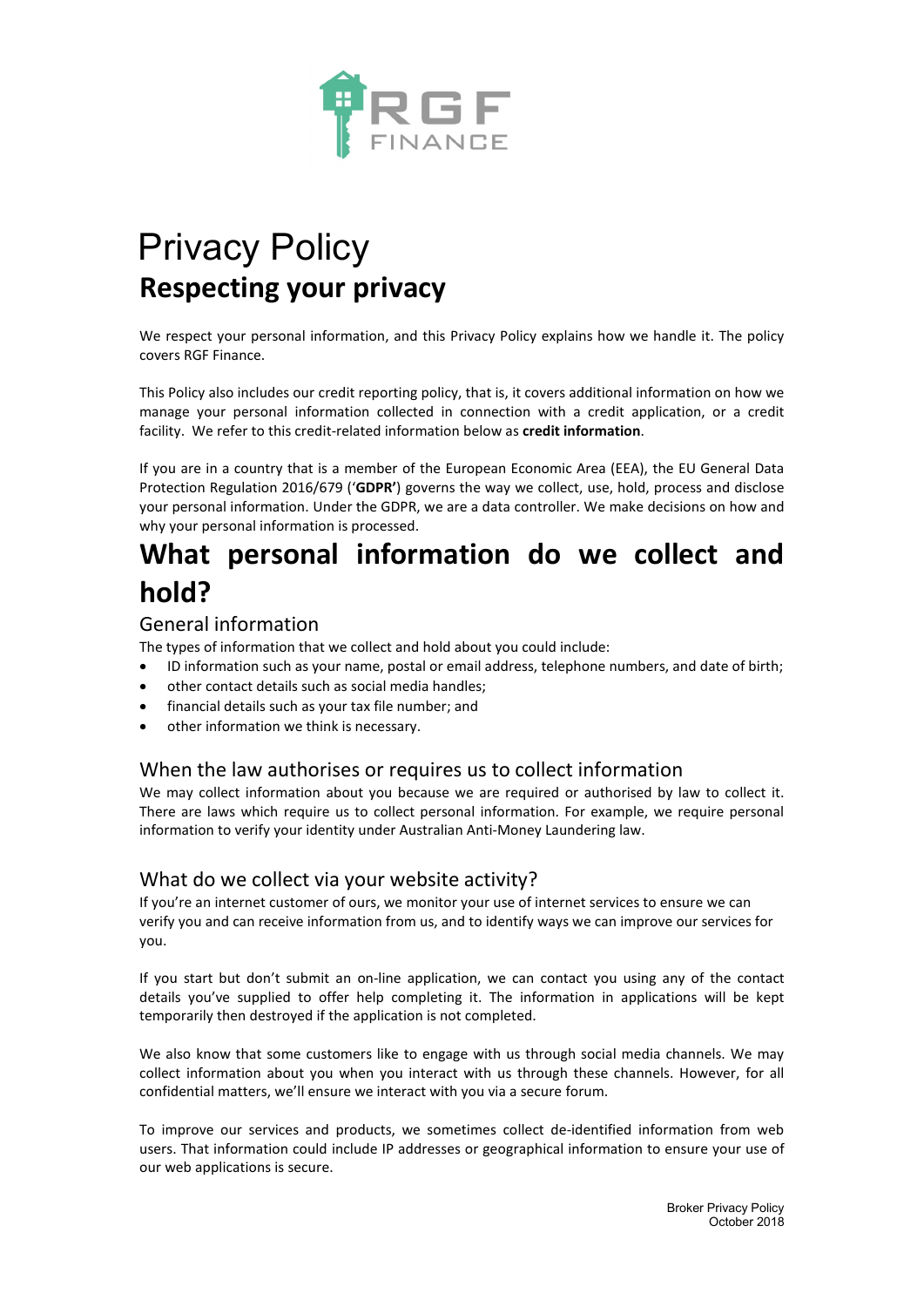

# **How do we collect your personal information?**

## How we collect and hold your information

Unless it's unreasonable or impracticable, we will try to collect personal information directly from you (referred to as '**solicited information**'). For this reason, it's important that you help us to do this and keep your contact details up-to-date.

There are a number of ways in which we may seek information from you. We might collect your information when you fill out a form with us, when you've given us a call or used our website. We also find using electronic means, such as email or SMS, a convenient way to communicate with you and to verify your details<sup>[1](#page-1-0)</sup>.

## How we collect your information from other sources

Sometimes, we will collect information about you from other sources as the Privacy Act 1988 permits. We will do this only if it's reasonably necessary to do so, for example, where:

- we collect information from third parties about the loan or lease made available to you arising out of the services we provide you;
- we can't get hold of you and we rely on public information (for example, from public registers or social media) or made available by third parties) to update your contact details; or
- we exchange information with your legal or financial advisers or other representatives.

## What if you don't want to provide us with your personal information?

If you don't provide your information to us, it may not be possible:

- for us to give you the credit assistance you seek from us;
- to assist in finding a loan or lease relevant to your circumstances;
- verify your identity or protect against fraud; or
- to let you know about other products or services that might be suitable for your financial needs.

## How we collect and hold your credit information

We will collect your credit information in the course of you answering the enquiries we make of you relating to the credit assistance you seek from us. In addition to what we say above about collecting information from other sources, other main sources for collecting credit information are:

- your co-loan applicants or co-borrowers;
- your guarantors/proposed guarantors;
- your employer, accountant, real estate agent or other referees;
- your agents and other representatives like the person who referred your business to us, your solicitors, conveyancers and settlement agents;
- organisations that help us to process credit applications;
- organisations that check the security you are offering such as valuers;
- bodies that issue identification documents to help us check your identity; and
- our service providers involved in helping us to process any application you make for credit through us.

## What do we do when we get information we didn't ask for?

<span id="page-1-0"></span><sup>&</sup>lt;sup>1</sup> However we'll never ask you for your security details in this way – if you are ever unsure, just contact us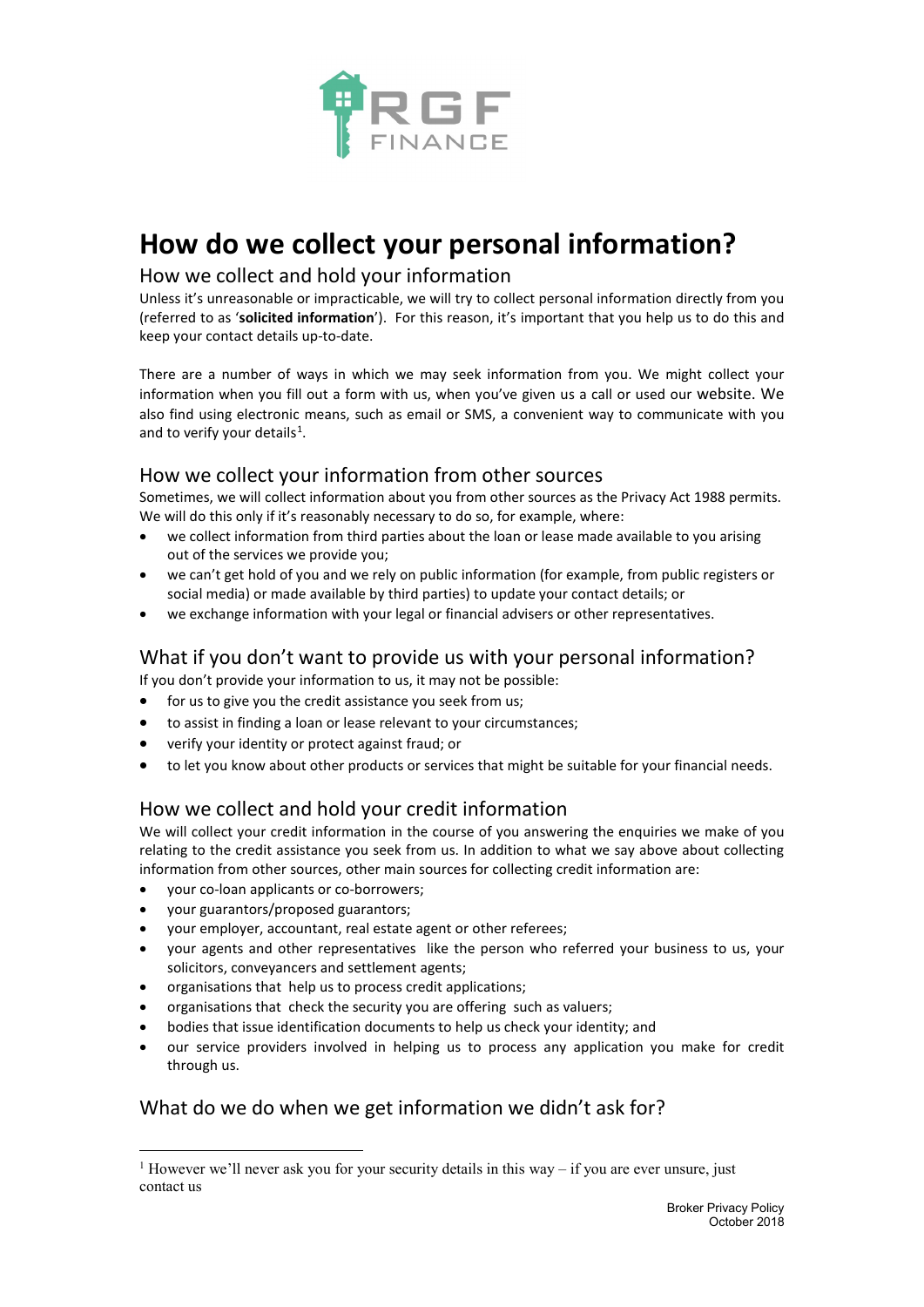

Sometimes, people share information with us we haven't sought out (referred to as '**unsolicited information**'). Where we receive unsolicited personal information about you, we will check whether that information is reasonably necessary for our functions or activities. If it is, we'll handle this information the same way we do with other information we seek from you. If not, we'll ensure we do the right thing and destroy or de-identify it.

## When will we notify you that we have received your information?

When we receive personal information from you directly, we'll take reasonable steps to notify you how and why we collected your information, who we may disclose it to and outline how you can access it, seek correction of it or make a complaint.

Sometimes we collect your personal information from third parties. You may not be aware that we have done so. If we collect information that can be used to identify you, we will take reasonable steps to notify you of that collection.

## How do we take care of your personal information?

We store information in different ways, including in paper and electronic form. The security of your personal information is important to us and we take reasonable steps to protect it from misuse, interference and loss, and from unauthorised access, modification or disclosure. Some of the ways we do this are:

- document storage security policies;
- security measures for access to our systems; and
- only giving access to personal information to a person who is verified to be able to receive that information

We may store personal information physically or electronically with third party data storage providers. Where we do this, we use contractual arrangements to ensure those providers take appropriate measures to protect that information and restrict the uses to which they can put that information.

### What happens when we no longer need your information?

We'll only keep your information for as long as we require it for our purposes. We may be required to keep some of your information for certain periods of time under law. When we no longer require your information, we'll ensure that your information is destroyed or de-identified.

# **How we use your personal information**

What are the main reasons we collect, hold and use your information?

Collecting your personal information allows us to provide you with the products and services you've asked for. This means we can use your information to:

- give you credit assistance;
- give you information about loan products or related services including help, guidance and advice;
- consider whether you are eligible for a loan or lease or any related service you requested including identifying or verifying you or your authority to act on behalf of a customer;
- assist you to prepare an application for a lease or a loan;
- administer services we provide, for example, to answer requests or deal with complaints; and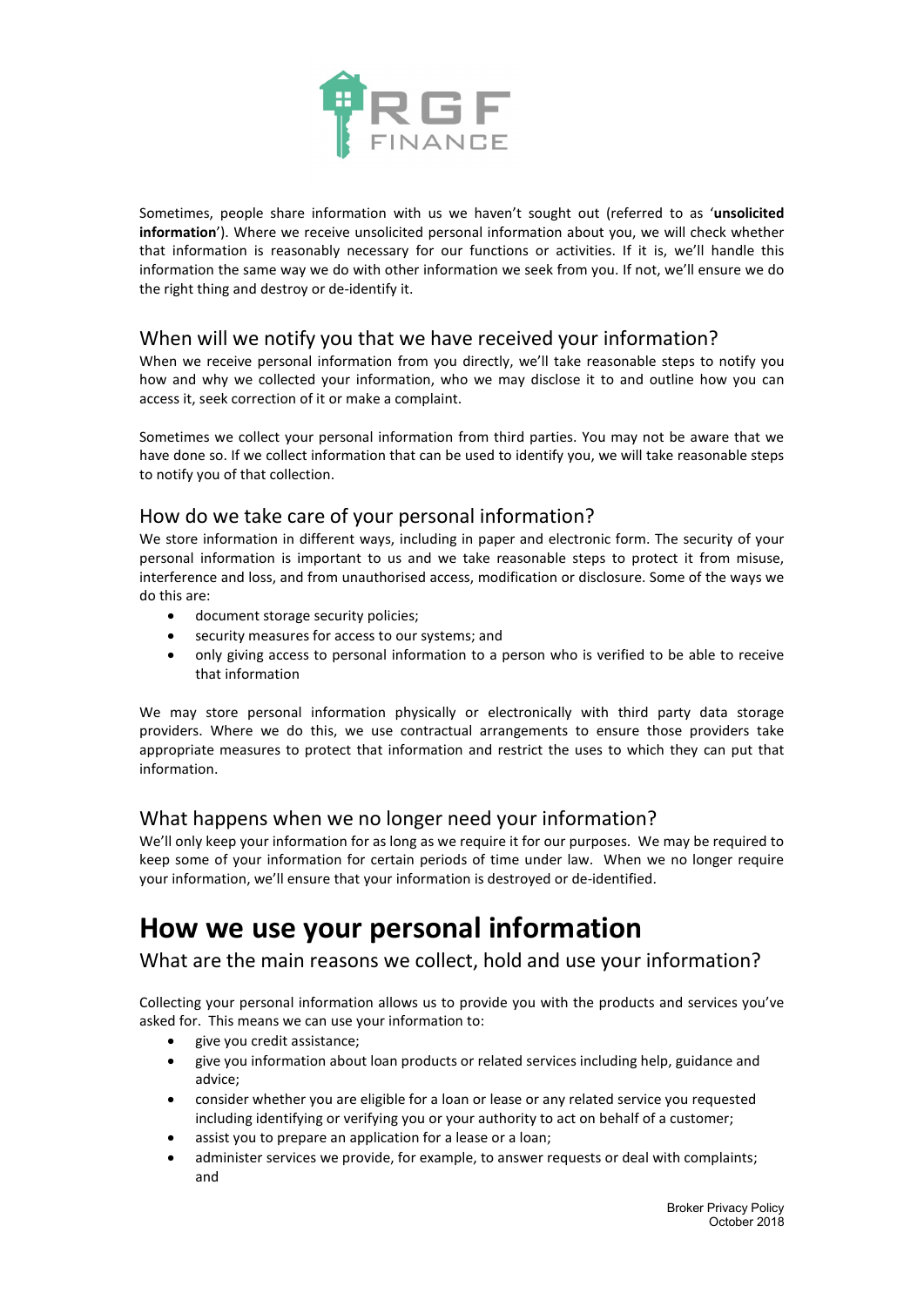

administer payments we receive, or any payments we make, relating to your loan or lease.

## Can we use your information for marketing our products and services?

We may use or disclose your personal information to let you know about other products or services we or a third party make available and that may be of interest to you.

We will always let you know that you can opt out from receiving marketing offers.

With your consent, we may disclose your personal information to third parties for the purpose of connecting you with other businesses or customers. You can ask us not to do this at any time. We won't sell your personal information to any organisation.

### **Yes, You Can Opt-Out**

You can let us know at any time if you no longer wish to receive direct marketing offers from us. We will process your request as soon as practicable.

## What are the other ways we use your information?

We've just told you some of the main reasons why we collect your information, so here's some more insight into the ways we use your personal information including:

- telling you about other products or services we make available and that may be of interest to you, unless you tell us not to;
- identifying opportunities to improve our service to you and improving our service to you;
- allowing us to run our business efficiently and perform general administrative tasks;
- preventing any fraud or crime or any suspected fraud or crime;
- as required by law, regulation or codes binding us; and
- any purpose to which you have consented.

### **What are the grounds which we will deal with your personal information under the GDPR?**

Under the GDPR, we must have a legal ground in order to process your personal information. The legal grounds that we may rely on are:

- Performance of our contract with you;
- Compliance with a legal obligation;
- Where you have provided your consent; and
- For our legitimate interests: our main legitimate interests for processing your personal information are: fraud, security, due diligence, business operations and direct marketing.

# **How long do you keep your information?**

We required to keep some of your information for certain periods of time under law, such as the Corporations Act, the Anti-Money Laundering & Counter-Terrorism Financing Act, and the Financial Transaction Reports Act for example.

We are required to keep your information for 7 years from the closure of accounts, or otherwise as required for our business operations or by applicable laws.

We may need to retain certain personal information after we cease providing you with products or services to enforce our terms, for fraud prevention, to identify, issue or resolve legal claims and/or for proper record keeping.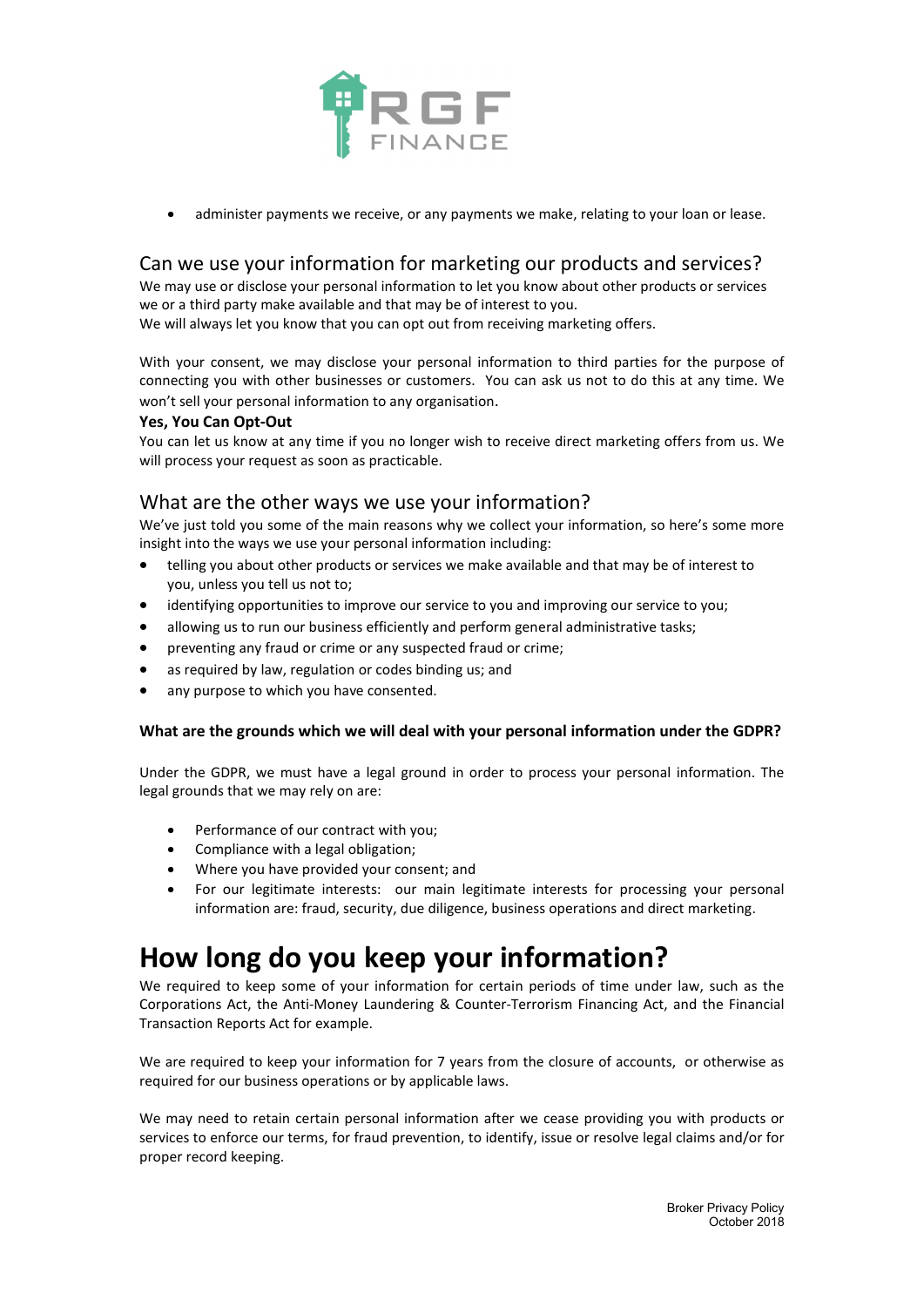

# **Who do we share your personal information with?**

**To make sure we can meet your specific needs and for the purposes described in 'How we use your personal information', we sometimes need to share your personal information with others.** We may share your information with other organisations for any purposes for which we use your information.

### **Sharing Your Information**

We may use and share your information with other organisations for any purpose described above.

### Sharing with your representatives and referees

We may share your information with:

- your representative or any person acting on your behalf (for example, lawyers, settlement agents, accountants or real estate agents); and
- your referees, like your employer, to confirm details about you.

#### Sharing with third parties

We may share your information with third parties in relation to services we provide to you. Those third parties may include:

- the mortgage aggregator through whom we may submit loan or lease applications to lenders or lessors on the mortgage aggregator's panel;
- the Australian Credit Licence holder that authorises us to engage in credit activities;
- referrers that referred your business to us;
- valuers;
- lenders, lessors, lender's mortgage insurers and other loan or lease intermediaries;
- organisations, like fraud reporting agencies, that may identify, investigate and/or prevent fraud, suspected fraud, crimes, suspected crimes, or other misconduct;
- government or regulatory bodies (including ASIC and the Australian Taxation Office) as required or authorised by law. In some instances, these bodies may share the information with relevant foreign authorities;
- guarantors and prospective guarantors of your loan or lease;
- service providers, agents, contractors and advisers that assist us to conduct our business for purposes including, without limitation, storing or analysing information;
- any organisation that wishes to take an interest in our business or assets; and
- any third party to which you consent to us sharing your information.

#### Sharing outside of Australia

We may use overseas organisations to help conduct our business. As a result, we may need to share some of your information (including credit information) with such organisations outside Australia. The countries in which those organisations are located are:

**Not Applicable** 

We may store your information in cloud or other types of networked or electronic storage. As electronic or networked storage can be accessed from various countries via an internet connection, it's not always practicable to know in which country your information may be held. If your information is stored in this way, disclosures may occur in countries other than those listed.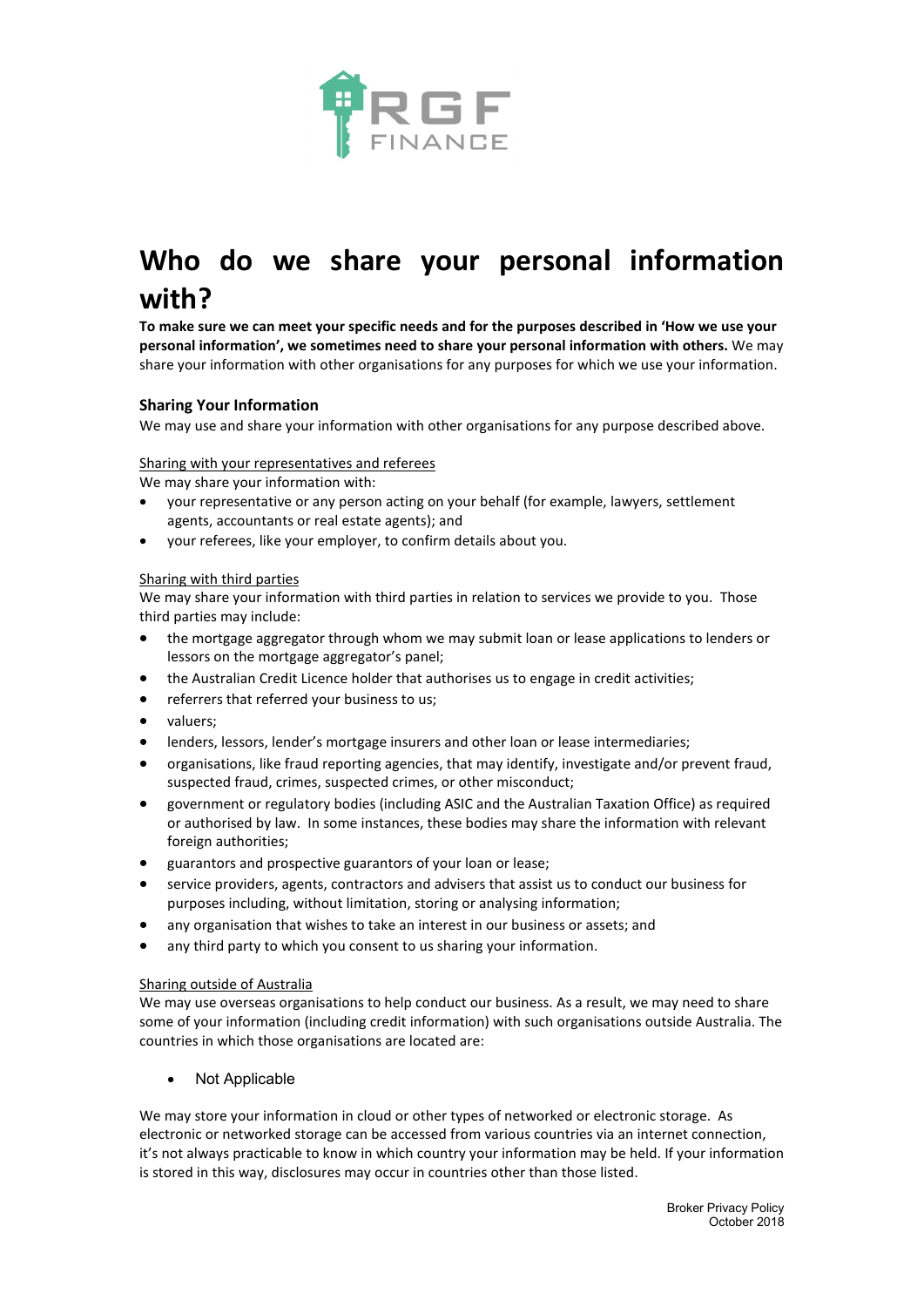

Overseas organisations may be required to disclose information we share with them under a foreign law. In those instances, we will not be responsible for that disclosure.

Where we transfer your information from the EEA' to a recipient outside the EEA we will ensure that an adequate level of protection is in place to protect your personal information such as putting in place contractual protections to ensure the security of your information.

# **How do you access your personal information?**

### How you can generally access your information

We'll always give you access to your personal information unless there are certain legal reasons why we can't. You can ask us in writing to access your personal information that we hold. In some cases we may be able to deal with your request over the phone.

We will give you access to your information in the form you want it where it's reasonable and practical. We may charge you a small fee to cover our costs when giving you access, but we'll always check with you first.

We're not always required to give you access to your personal information. Some of the situations where we don't have to give you access include when:

- we believe there is a threat to life or public safety;
- there is an unreasonable impact on other individuals;
- the request is frivolous;
- the information wouldn't be ordinarily accessible because of legal proceedings;
- it would prejudice negotiations with you;
- it would be unlawful;
- it would jeopardise taking action against serious misconduct by you;
- it would be likely to harm the activities of an enforcement body (e.g. the police); or
- it would harm the confidentiality of our commercial information.

If we can't provide your information in the way you've requested, we will tell you why in writing. If you have concerns, you can complain. See 'Contact Us'.

# **How do you correct your personal information?**

### How we correct your information

Contact us if you think there is something wrong with the information we hold about you and we'll try to correct it if it's:

- inaccurate;
- out-of-date;
- incomplete;
- irrelevant; or
- misleading.

If you are worried that we have given incorrect information to others, you can ask us to tell them about the correction. We'll try and help where we can - if we can't, then we'll let you know in writing.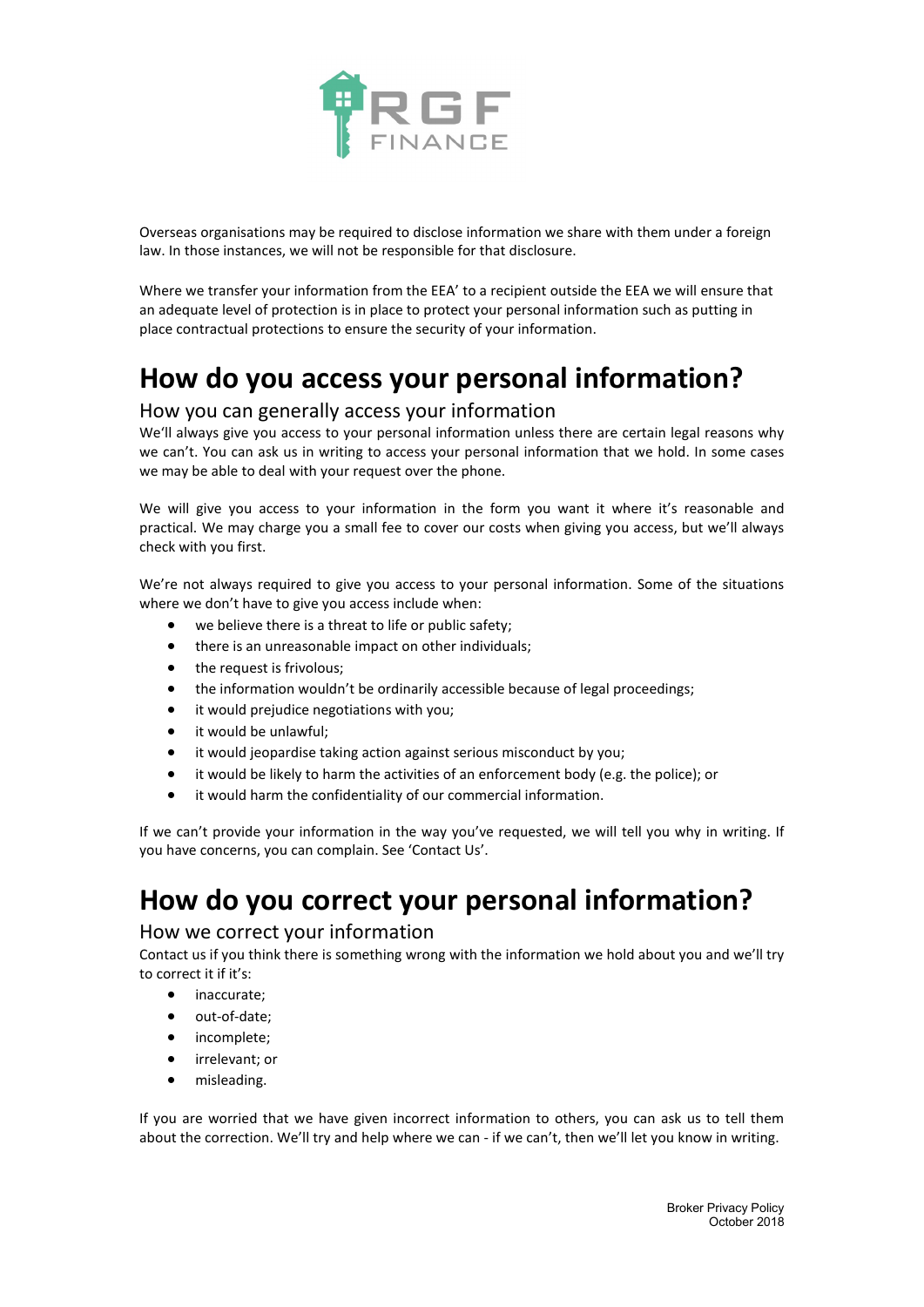

## What additional things do we have to do to correct your credit information?

If you ask us to correct credit information, we will help you with this in the following way.

#### Helping you manage corrections

Whether we made the mistake or someone else made it, we are required to help you ask for the information to be corrected. So we can do this, we might need to talk to others. However, the most efficient way for you to make a correction request is to send it to the organisation which made the mistake.

#### Where we correct information

If we're able to correct the information, we'll let you know within five business days of deciding to do this. We'll also let the relevant third parties know as well as any others you tell us about. If there are any instances where we can't do this, then we'll let you know in writing.

#### Where we can't correct information

If we're unable to correct your information, we'll explain why in writing within five business days of making this decision. If you have any concerns, you can access our external dispute resolution scheme or make a complaint to the Office of the Australian Information Commissioner.

#### Time frame for correcting information

If we agree to correct your information, we'll do so within 30 days from when you asked us, or a longer period that's been agreed by you.

If we can't make corrections within a 30 day time frame or the agreed time frame, we must:

- let you know about the delay, the reasons for it and when we expect to resolve the matter;
- ask you to agree in writing to give us more time; and
- let you know you can complain to our external dispute resolution scheme or the Office of the Australian Information Commissioner.

## **How do you make a complaint?**

### How do you generally make a complaint?

If you have a complaint about how we handle your personal information, we want to hear from you. You are always welcome to contact us .

You can contact us by using the details below Phone 07 5679 0937 email [info@rgffinance.com.au](mailto:info@rgffinance.com.au) www.rgffinance.com.au

We are committed to resolving your complaint and doing the right thing by our customers. Most complaints are resolved quickly, and you should hear from us within five business days.

#### **Need more help?**

If you still feel your issue hasn't been resolved to your satisfaction, then you can raise your concern with the Office of the Australian Information Commissioner: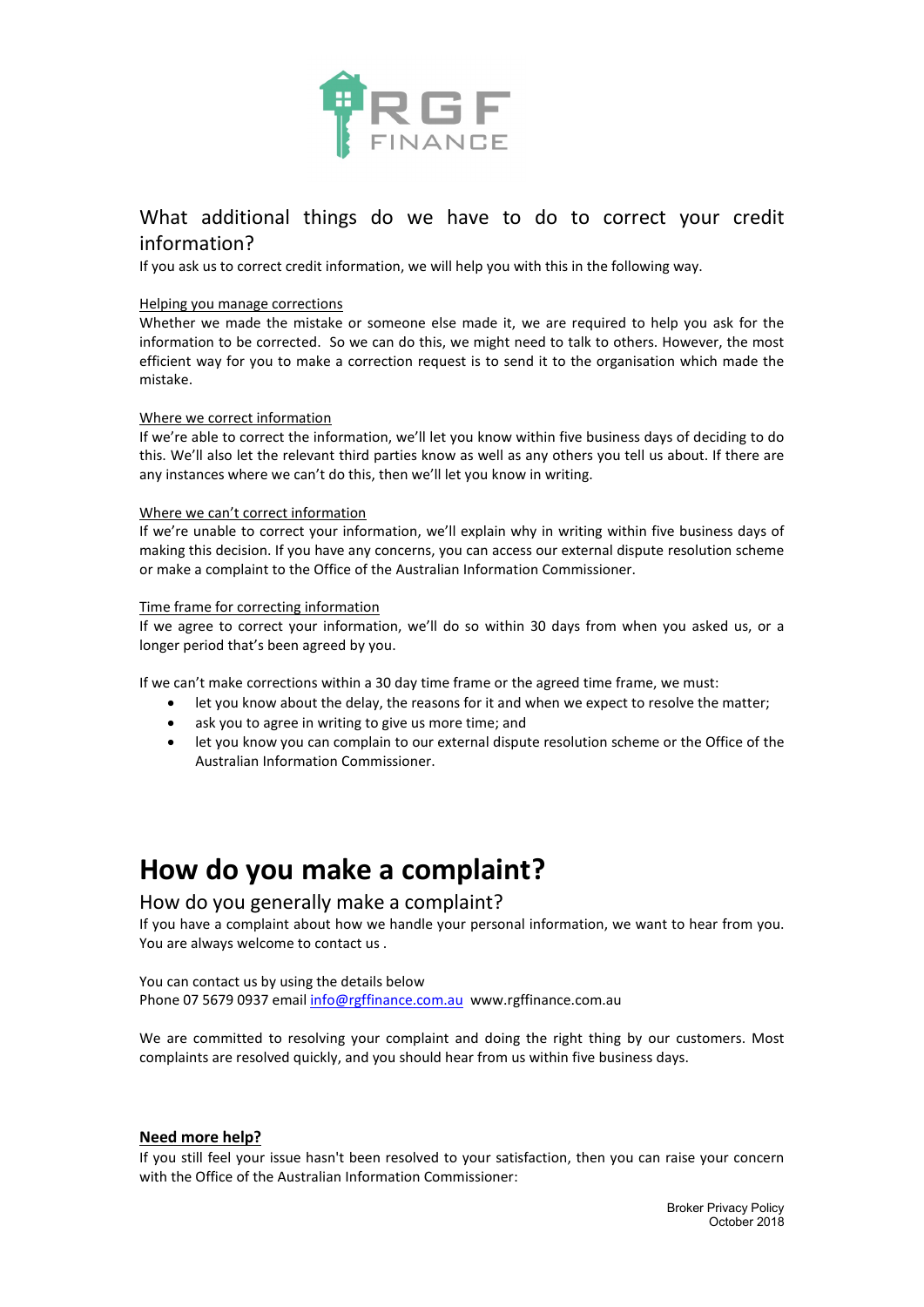

- **Online:** [www.oaic.gov.au/privacy](http://www.oaic.gov.au/privacy)
- **Phone:** 1300 363 992
- **Email:** [enquiries@oaic.gov.au](mailto:enquiries@oaic.gov.au)
- **Fax:** +61 2 9284 9666
- **Mail:** GPO Box 5218 Sydney NSW 2001 or GPO Box 2999 Canberra ACT 2601

If you are located in the EEA, you can contact the relevant data protection authority (for example in the place you reside or where you believe we breached your rights). For example, the Office of the UK Information Commissioner:

Office of the UK Information Commissioner

- Online: www.ico.gov.uk
- Phone: 0303 123 1113
- Live chat:<https://ico.org.uk/global/contact-us/live-chat>

## What additional things do we have to do to manage your complaints about credit information?

If your complaint relates to how we handled your access and correction requests

You may take your complaint directly to our external dispute resolution scheme or the Office of the Australian Information Commissioner. You are not required to let us try to fix it first.

#### For all other complaints relating to credit information

If you make a complaint about things (other than an access request or correction request) in relation to your credit information, we will let you know how we will deal with it within seven days.

#### Ask for more time if we can't fix things in 30 days

If we can't fix things within 30 days, we'll let you know why and how long we think it will take. We will also ask you for an extension of time to fix the matter. If you have any concerns, you may complain to our external dispute resolution scheme or the Office of the Australian Information Commissioner.

#### Letting you know about our decision

We'll let you know about our decision within 30 days or any longer agreed time frame. If you have any concerns, you may complain to our external dispute resolution scheme or the Office of the Australian Information Commissioner.